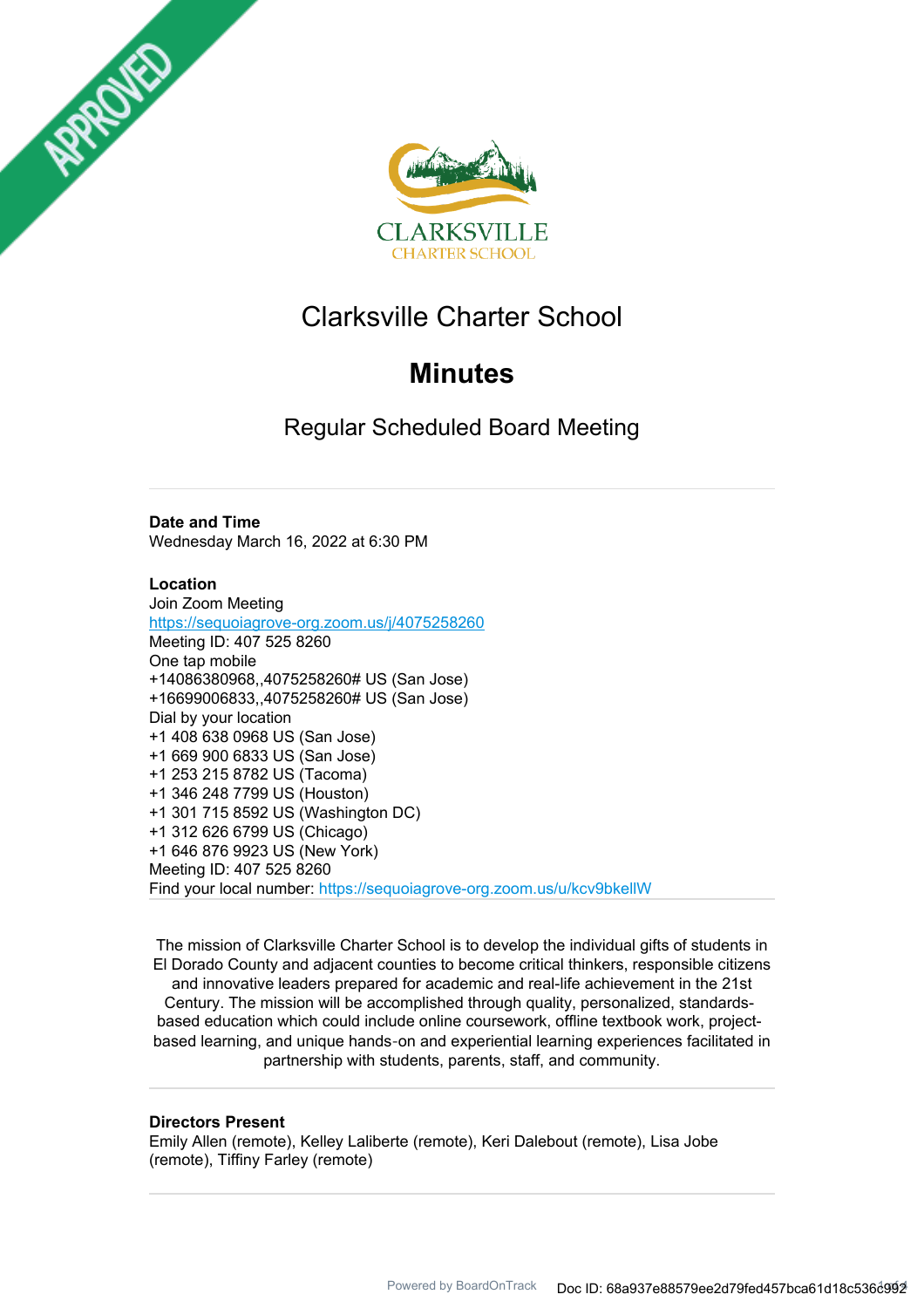#### **Directors Absent**

*None*

# **Guests Present**

Darcy Belleza (remote), James Surmeian (remote), Jenell Sherman (remote), Julie Haycock-Cavender (remote), Katie Royer (remote)

#### **I. Opening Items**

#### **A. Record Attendance**

## **B. Continue to Meet Virtually per Report of Findings Regarding AB361**

Lisa Jobe made a motion to continue to meet virtually per Report of Findings. Keri Dalebout seconded the motion. The board **VOTED** unanimously to approve the motion.

#### **C. Call the Meeting to Order**

Emily Allen called a meeting of the board of directors of Clarksville Charter School to order on Wednesday Mar 16, 2022 at 6:35 PM.

#### **D. Consent Agenda**

Lisa Jobe made a motion to approve the Consent Agenda. Kelley Laliberte seconded the motion. The Consent Agenda includes:

- Approval of agenda
- Approval of Minutes from February 16, 2022 Regular Scheduled Board Meeting
- Approval of Minutes from March 7, 2022 Special Board Meeting.
- Evaluation Policy
- Residency Policy
- 2022-2023 Staff Contracts

The board **VOTED** unanimously to approve the motion.

Lisa Jobe made a motion to approve the minutes from Regular Scheduled Board Meeting on 02-16-22.

Kelley Laliberte seconded the motion.

The board **VOTED** unanimously to approve the motion.

Lisa Jobe made a motion to approve the minutes from Special Board Meeting on 03-07-22.

Kelley Laliberte seconded the motion.

The board **VOTED** unanimously to approve the motion.

# **E. Closed Session**

Keri Dalebout made a motion to go into Closed Session at 6:37 PM. Lisa Jobe seconded the motion. Keri Dalebout made a motion to come out of Closed Session at 6:58 PM. Kelley Laliberte seconded the motion. The Board voted unanimously on the motion. The board **VOTED** unanimously to approve the motion.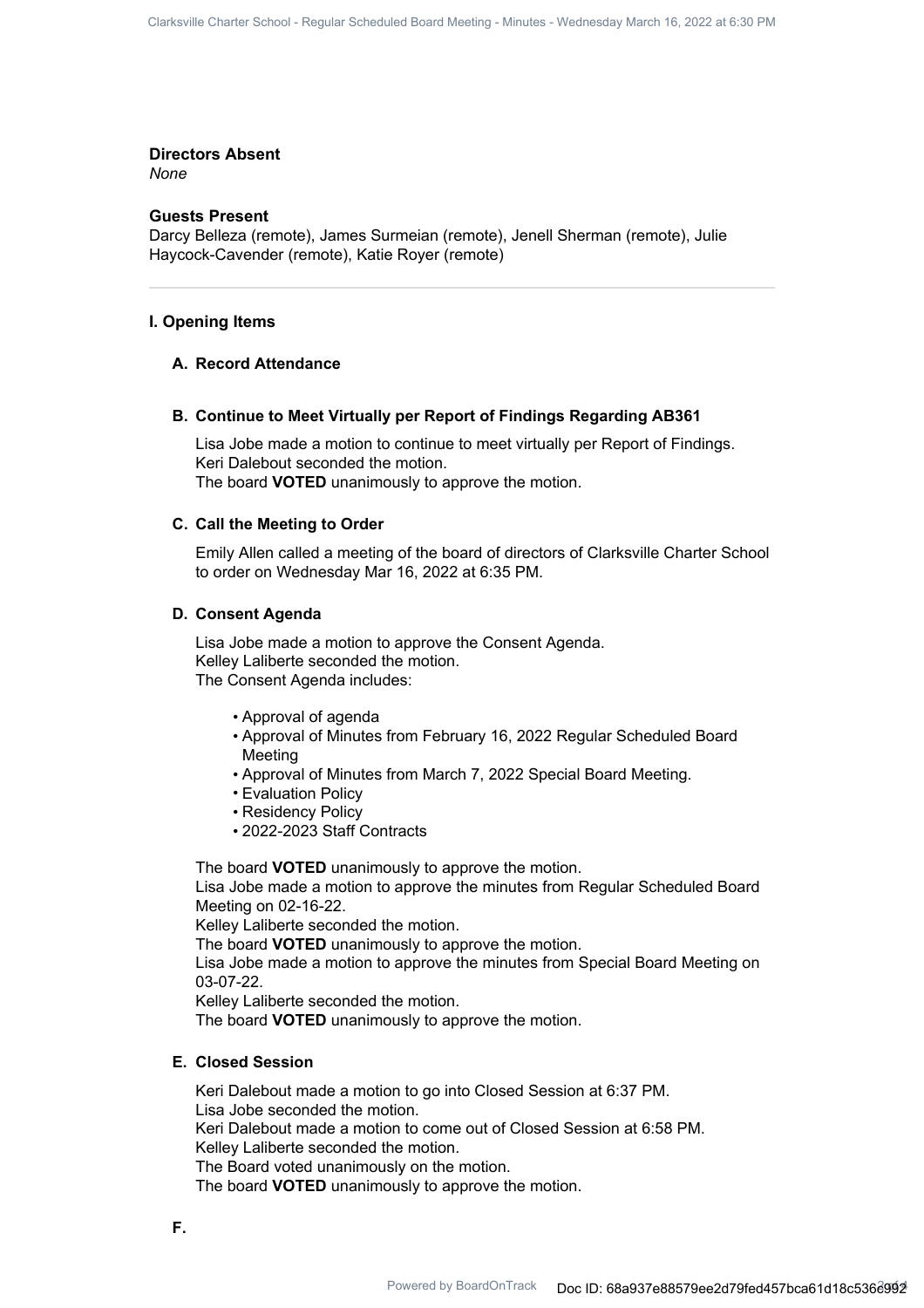## **Announcement of Any Action Taken During Closed Session**

Kelley Laliberte announced that no action was taken during Closed Session.

#### **G. Public Comments**

No public comments.

#### **H. Executive Director's Report**

Jenell Sherman presented the *Executive Director's Report.*

#### **II. Finances**

#### **A. February Financials**

Keri Dalebout made a motion to approve the February Financials. Lisa Jobe seconded the motion. James Surmeian presented the February Financials. The board **VOTED** unanimously to approve the motion.

# **Local Control and Accountability Plan (LCAP) and Local Control Funding B. Formula (LCFF) Presentation**

Kulpreet Pummay presented the Local Control and Accountability Plan (LCAP) and Local Control Funding Formula (LCFF) Presentation.

#### **III. Academic Excellence**

#### **A. Universal Preschool and Expanded Learning Opportunities Program**

Darcy Belleza presented the Universal Preschool and Expanded Learning Opportunities Program.

## **Public Hearing for Universal Preschool and Expanded Learning B. Opportunities Program**

Kelley Laliberte made a motion to open Public Hear for Universal Preschool and Expanded Learning Opportunities Program at 8:17 PM. Lisa Jobe seconded the motion. Lisa Jobe motioned to Close Public Hearing at 8:25 PM. Keri Dalebout seconded the motion. The Board voted unanimously on the motion.

Board member asked if we would redo our charter to include preschool.

Ideas:

• Virtual preschool with physical subscription box

The board **VOTED** unanimously to approve the motion.

#### **IV. Closing Items**

**A.**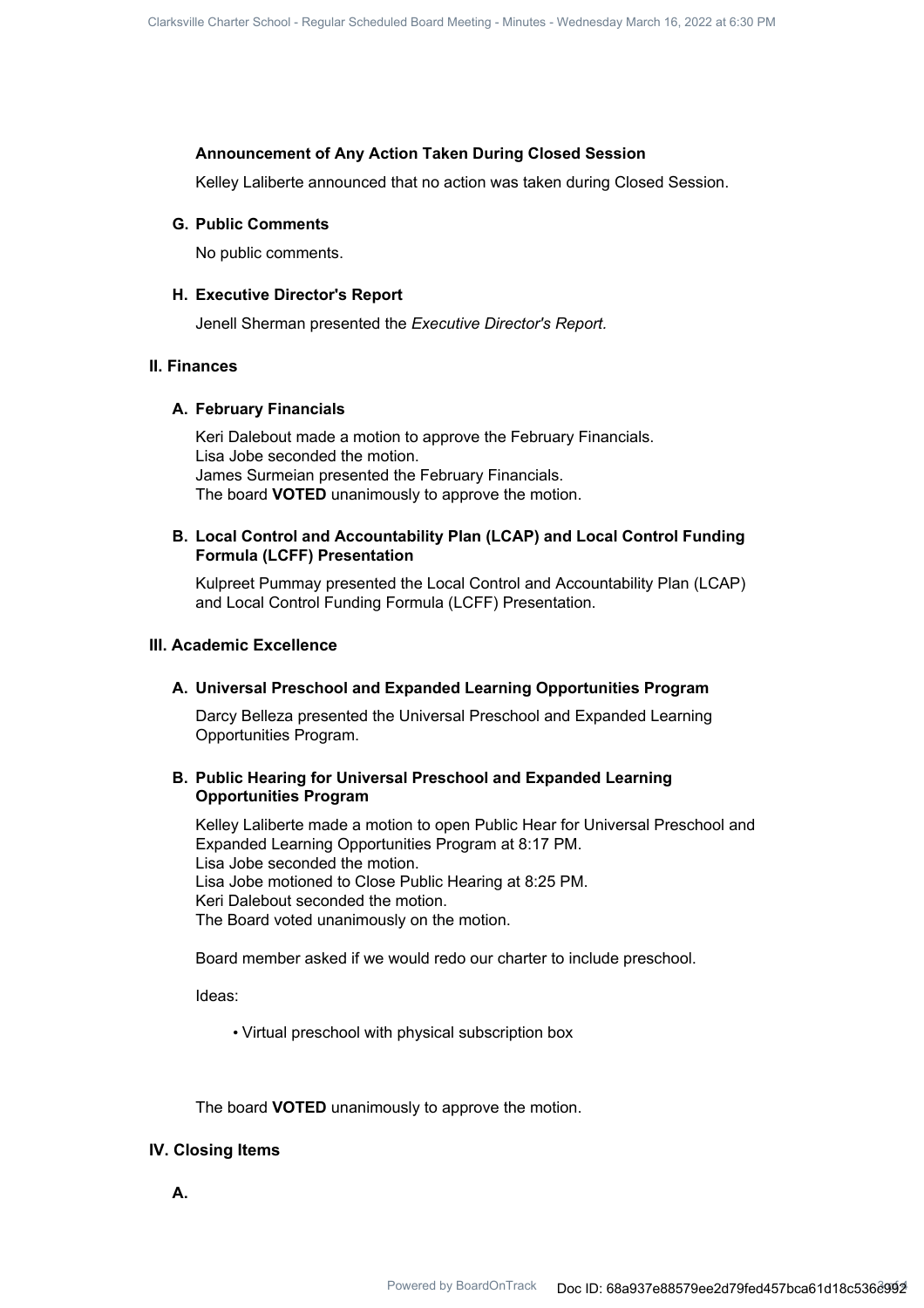#### **Board of Director's Comments & Requests**

Emily Allen requested a redlined copy of updated board policies moving forward. Lisa Jobe praised the presentation by High School Virtual Academy student. Lisa Jobe (as a parent) is overwhelmed with school's electronic communications.

#### **B. Announcement of Next Regular Scheduled Board Meeting**

Emily Allen announced the Next Regular Scheduled Board Meeting is April 27, 2022 at 6:30 PM.

#### **C. Adjourn Meeting**

Lisa Jobe made a motion to adjourn the Meeting. Kelley Laliberte seconded the motion. The board **VOTED** unanimously to approve the motion. There being no further business to be transacted, and upon motion duly made, seconded and approved, the meeting was adjourned at 8:32 PM.

Respectfully Submitted, Emily Allen

Prepared by: Katie Royer

Noted by:

Unta literté

Board Secretary

Public Comment Rules: Members of the public may address the Board on agenda or non-agenda items through the teleconference platform, Zoom. Zoom does not require the members of the public to have an account or login. Please either utilize the chat option to communicate to the administrative team of your desire to address the Board or simply communicate orally your desire to address the Board when the Board asks for public comments. Speakers may be called in the order requests are received. Comments are limited to 2 minutes each, with no more than 15 minutes per single topic. If a member of the public utilizes a translator to address the Board, those individuals are allotted 4 minutes each. If the Board utilizes simultaneous translation equipment in a manner that allows the Board to hear the translated public testimony simultaneously, those individuals are allotted 2 minutes each. By law, the Board is allowed to take action only on items on the agenda. The Board may, at its discretion, refer a matter to school staff or calendar the issue for future discussion.

Note: The Governing Board encourages those with disabilities to participate fully in the public meeting process. If you need a disability-related modification or accommodation, including auxiliary aids or services, to participate in the public meeting, please contact the Governing Board Office at (530) 927-5137 at least 48 hours before the scheduled board meeting so every reasonable effort can be made to accommodate you. (Government Code § 54954.2; Americans with Disabilities Act of 1990, § 202 (42 U.S.C. § 12132)).